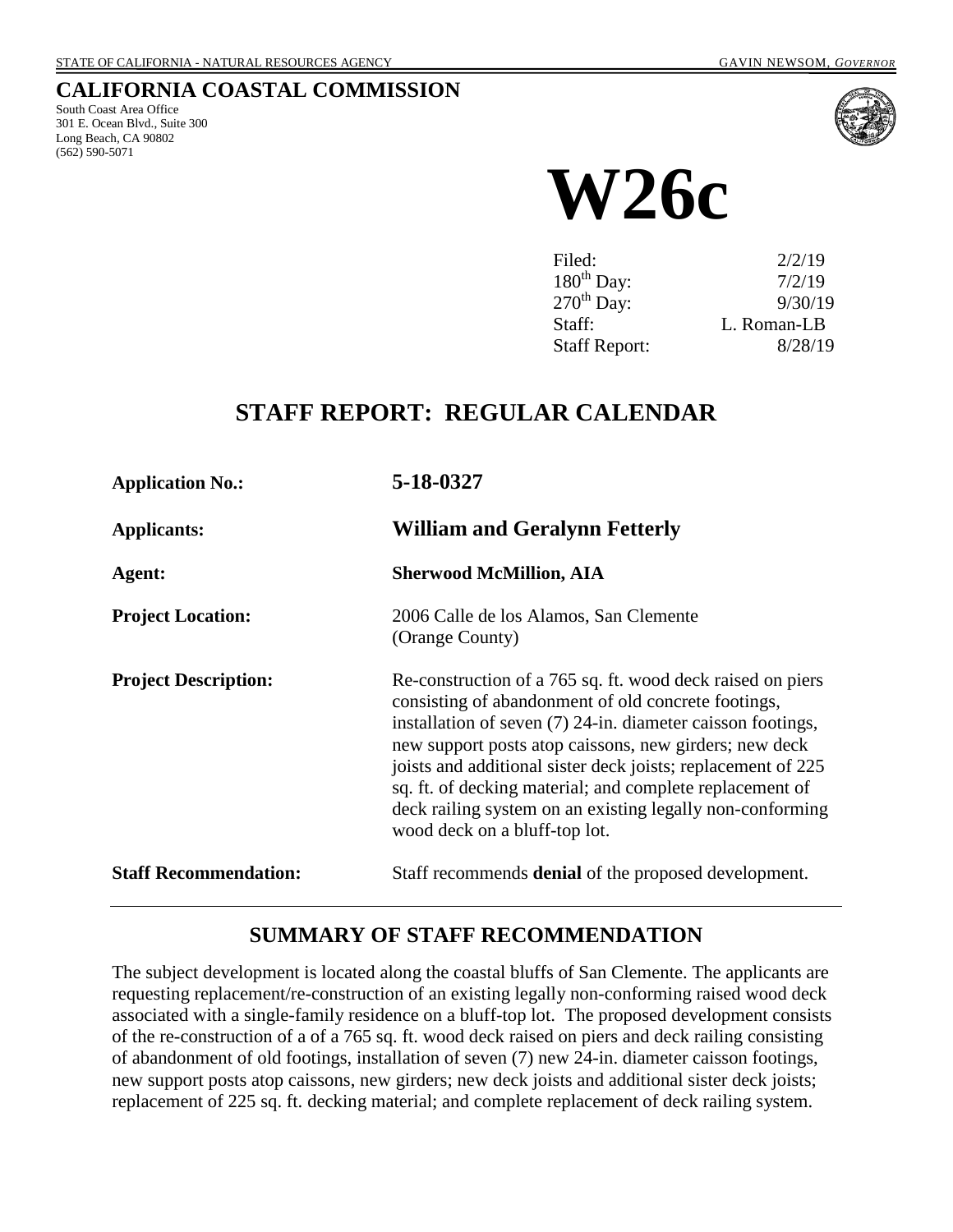#### 5-18-0327 (Fetterly)

Commission staff has found no record of a Coastal Development Permit for the residence which received a City Occupancy Permit issued in 1977. However, a wood deck was approved by the Commission in 1979 as CDP A-79-4678 in accordance with a deck stringline setback. The 1979 Commission-approved deck connected to a narrow, 4-ft. wide deck at the northerly half of the residence. The house and the wood deck are located seaward of the edge of the coastal bluff. A portion of the deck was damaged during the 2016-17 winter storms when the supporting pier footing at the northwest corner of the deck collapsed. The applicants propose replacement of 30% of decking material damaged in 2016-17, an all-new deck railing, seven new 24-in. diameter caissons imbedded 5 -10 ft. into the bluff face, seven new support posts atop proposed new caissons to sustain an augmented deck foundation with new "sister" deck joists and girders to supplement existing deck joists and girders. The amount of work proposed to the structural members of the existing legally non-conforming deck goes well beyond the typical 'repair and maintenance' of a structure and would render it a new structure requiring compliance with the current policies and standards of the LCP.

Staff recommends denial, as opposed to approval with conditions to address the bluff setback because compliance necessitates substantial redesign of the project. At the time of this staff report, the applicants were not in agreement with the staff recommendation.

Section 30600(c) of the Coastal Act provides for the issuance of coastal development permits directly by the Commission in regions where the local government having jurisdiction does not have a certified Local Coastal Program. The City of San Clemente only has a certified Land Use Plan and has not exercised the options provided in 30600(b) or 30600.5 to issue its own permits. Therefore, the Coastal Commission is the permit issuing entity and the standard of review is Chapter 3 of the Coastal Act. The certified Land Use Plan may be used for guidance.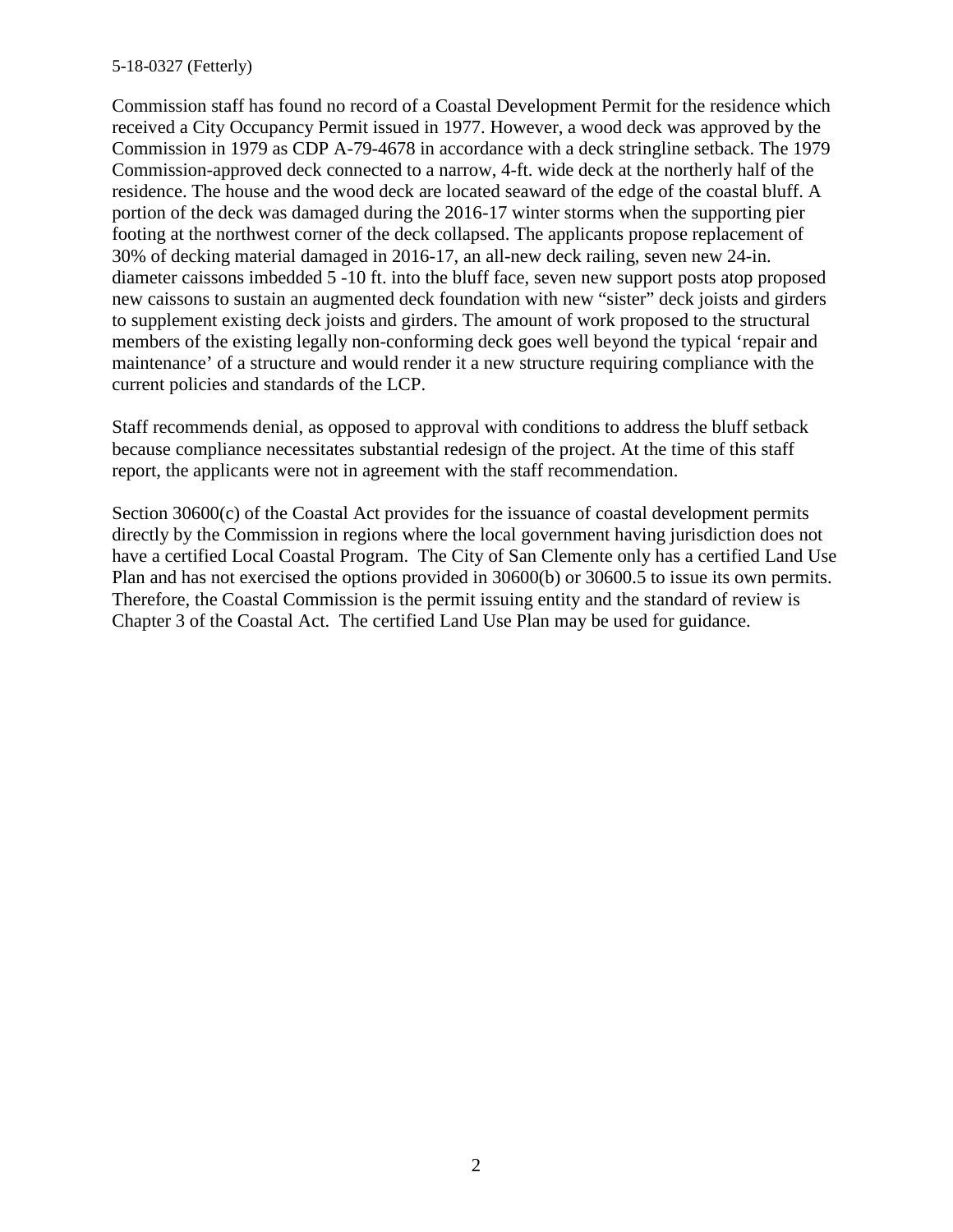# **TABLE OF CONTENTS**

### **APPENDICES**

Appendix A – Substantive File Documents

### **EXHIBITS**

- Exhibit 1 Area Map
- Exhibit 2 Project Plans
- [Exhibit 3 Geologic Plate and Cross-Sections](https://documents.coastal.ca.gov/reports/2019/9/W26c/W26c-9-2019-exhibits.pdf)
- Exhibit  $4 CDP A 79 4678$
- Exhibit 5 Aerial Photos
- Exhibit 6 Lost Winds Coastal Access Point
- Exhibit 7 LUP Figure 3-2, Biological Resources Map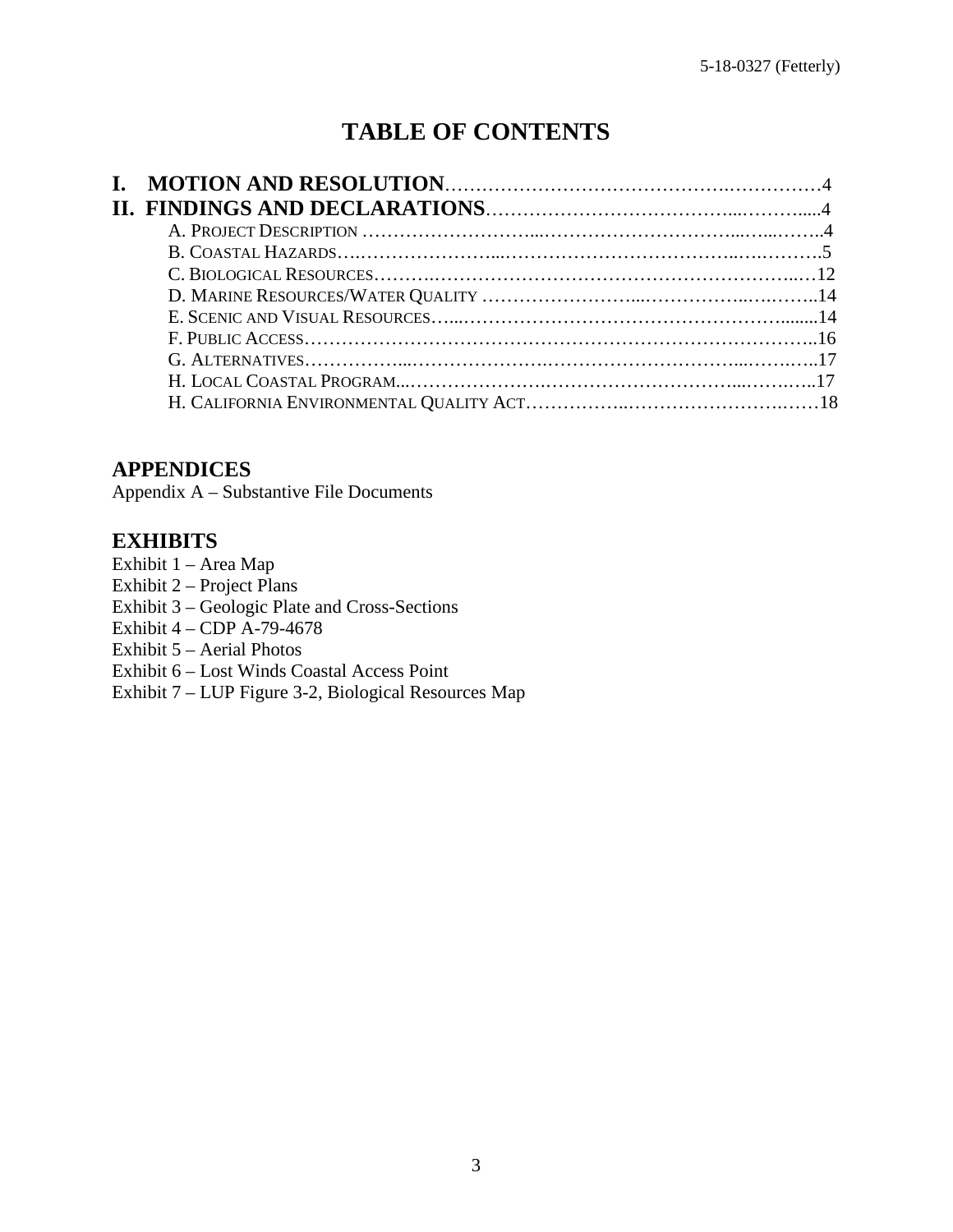# **I. MOTION AND RESOLUTION**

#### **Staff Recommendation of Denial:**

Staff recommends that the Commission **DENY** the coastal development permit application by voting **NO** on the following motion and adopting the following resolution.

### **Motion:**

*I move that the Commission approve Coastal Development Permit No. 5-18-0327 for the development proposed by the applicants.* 

Staff recommends a **NO** vote. Failure of this motion will result in denial of the permit and adoption of the following resolution and findings. The motion passes only by affirmative vote of a majority of the Commissioners present.

### **Resolution to Deny the Permit**:

*The Commission hereby DENIES a coastal development permit for the proposed development on the ground that the development will not conform with the policies of Chapter 3 of the Coastal Act and will prejudice the ability of the local government having jurisdiction over the area to prepare a Local Coastal Program conforming to the provisions of Chapter 3. Approval of the permit would not comply with the California Environmental Quality Act because there are feasible mitigation measures or alternatives that would substantially lessen the significant adverse impacts of the development on the environment.* 

# **II. FINDINGS AND DECLARATIONS**

The Commission hereby finds and declares:

### **A. PROJECT LOCATION AND DESCRIPTION**

The proposed development is located at 2006 Calle de los Alamos in the City of San Clemente, Orange County (**[Exhibit 1](https://documents.coastal.ca.gov/reports/2019/9/W26c/W26c-9-2019-exhibits.pdf)**). The subject site is designated RL (Residential Low Density) in the San Clemente certified Land Use Plan (LUP) and the location is on a coastal bluff. Surrounding development consists of single-family residences. The coastal bluff is not currently subject to marine erosion as the San Clemente Coastal Trail and the OCTA railroad tracks (protected in places by a rock revetment) both of which run parallel to the public beach below are located between the toe of the bluff and the ocean. The site consists of a generally flat pad facing Calle de los Alamos and descends 90 ft. down a steep coastal bluff. The nearest public access to the Coastal Trail and public beach is at the Lost Winds Access Point (**[Exhibit 6](https://documents.coastal.ca.gov/reports/2019/9/W26c/W26c-9-2019-exhibits.pdf)**), a ten-ft. wide public easement between two private residences consisting of a dirt path that leads from the street down the steep bluff slope located immediately north (upcoast) of the subject site. Access to the beach is via a protected pedestrian at-grade railroad crossing **[\(Exhibit 5\)](https://documents.coastal.ca.gov/reports/2019/9/W26c/W26c-9-2019-exhibits.pdf)**.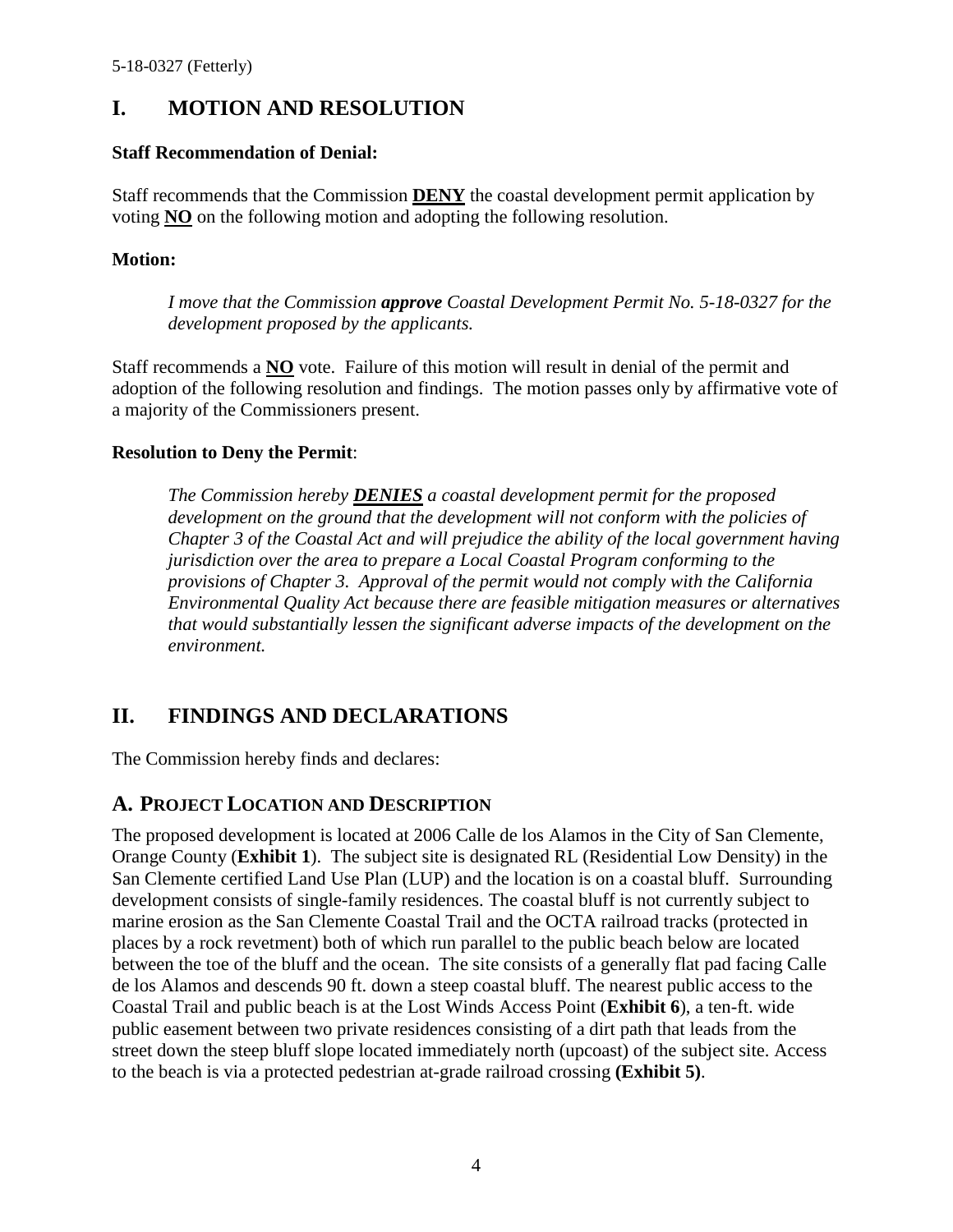The applicants propose re-construction of an existing legally non-conforming wood deck and deck railing associated with a single-family residence on a bluff-top lot. The proposed development consists of:

- installation of seven (7) new 24-in. diameter caisson footings and abandonment of the existing seven (7) deck support footings,
- seven (7) new support posts atop proposed new caissons,
- new girders;
- new deck joists and additional sister deck joists;
- replacement of 225 sq. ft. decking material; and
- complete replacement of deck railing system.

Project plans can be found in **[Exhibit 2](https://documents.coastal.ca.gov/reports/2019/9/W26c/W26c-9-2019-exhibits.pdf)** and include a precise grading plan and an erosion control plan depicting water runoff from the rear deck and side yards to be directed away from the bluff face toward the frontage road, via new drainage inlets that will collect water runoff and direct it to existing City storm drains, per City requirements.

Commission staff has found no record of a Coastal Development Permit for the residence which received a City Occupancy Permit issued in 1977. However, a wood deck was approved by the Commission in 1979 as CDP A-79-4678 in accordance with a deck stringline setback (**[Exhibit](https://documents.coastal.ca.gov/reports/2019/9/W26c/W26c-9-2019-exhibits.pdf)  4**). The 1979 Commission-approved deck connected to a narrow, 4-ft. wide deck at the northerly half of the residence. Both the house and the wood deck are located seaward of the edge of the coastal bluff.

# **B. COASTAL HAZARDS**

Section 30251 of the Coastal Act states, in pertinent part:

*The scenic and visual qualities of coastal areas shall be considered and protected as a resource of public importance. Permitted development shall be sited and designed to protect views to and along the ocean and scenic coastal areas, to minimize the alteration of natural land forms, to be visually compatible with the character of surrounding areas, and, where feasible, to restore and enhance visual quality in visually degraded areas.* 

Section 30253 of the Coastal Act states:

*New development shall:* 

*(1) Minimize risks to life and property in areas of high geologic, flood, and fire hazard.* 

*(2) Assure stability and structural integrity, and neither create nor contribute significantly to erosion, geologic instability, or destruction of the site or surrounding area or in any way require the construction of protective devices that would substantially alter natural landforms along bluffs and cliffs.*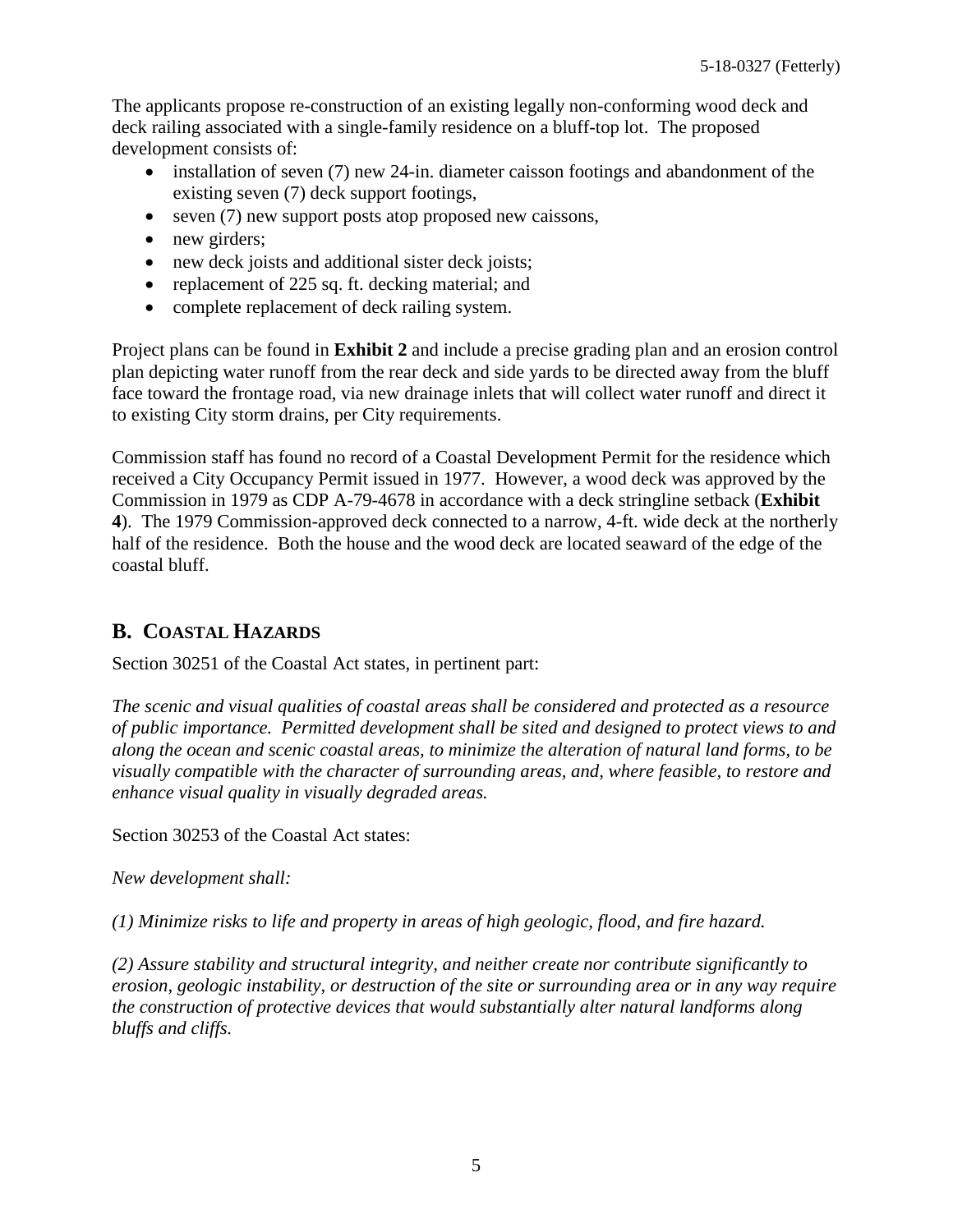#### **City of San Clemente LUP Policies**

- *HAZ-8 Geotechnical Review. A geotechnical review is required for all shoreline/coastal bluff or canyon parcels where new development or major remodel is proposed. If, as a result of geotechnical review, a greater setback is recommended than is required in the policies herein, the greater of the setbacks shall apply. For shoreline/coastal bluff or canyon parcels, geotechnical review shall identify the bluff or canyon edge, provide a slope stability analysis, and a bluff/slope retreat rate analysis. Consideration of the expected long-term average coastal bluff retreat rates over the expected life of the structure (minimum of 75 years unless otherwise specified in the LCP*), shall include retreat rates due to expected sea level rise and a scenario that *assumes that any existing shoreline or bluff protective device is not in place. The anticipated retreat over the expected life of the structure shall be added to the setback necessary to assure that the development will maintain a minimum factor of safety against land sliding of 1.5 (static) and 1.1 (pseudo static) for the life of the structure. The analysis for shoreline/coastal bluff parcels shall use the best available science on sea level rise and consider a range of scenarios including the high scenario of sea level rise expected to occur over the life of the structure and its effect on long term bluff retreat rates. The City may issue building permits for structures that maintain a different minimum factor of safety against landslides under certain circumstances and conditions, pursuant to the Geotechnical Review specifications in the IP and where alternative stability requirements are approved by the City Engineer.*
- *HAZ-10 Applicant's Assumption of Risk. A Coastal Development Permit (CDP) for development in a hazardous area shall be conditioned when consistent with Policy GEN-8 to require the property owner to record a document (i.e., deed restriction) that waives and indemnifies the approving entity from liability for any personal or property damage caused by geologic, coastal or other hazards on such properties in relation to any development approved by the CDP and acknowledging that future shoreline protective devices to protect structures authorized by such a CDP are prohibited as outlined in HAZ-18.*
- *HAZ-32 New Development in Hazard Areas. New development shall only be permitted where an adequate factor of safety can be provided including on sites with ancient landslides, unstable slopes, or other geologic hazards.*
- *HAZ-33 Development on Hillsides, Canyons and Bluffs. New development shall be designed and sited to maintain the natural topographic characteristics of the City's natural landforms by minimizing the area and height of cut and fill, minimizing pad sizes, siting and designing structures to reflect natural contours, clustering development on lesser slopes, restricting development within setbacks consistent with HAZ-41 and HAZ-47, and/or other techniques. Any landform alteration proposed shall be*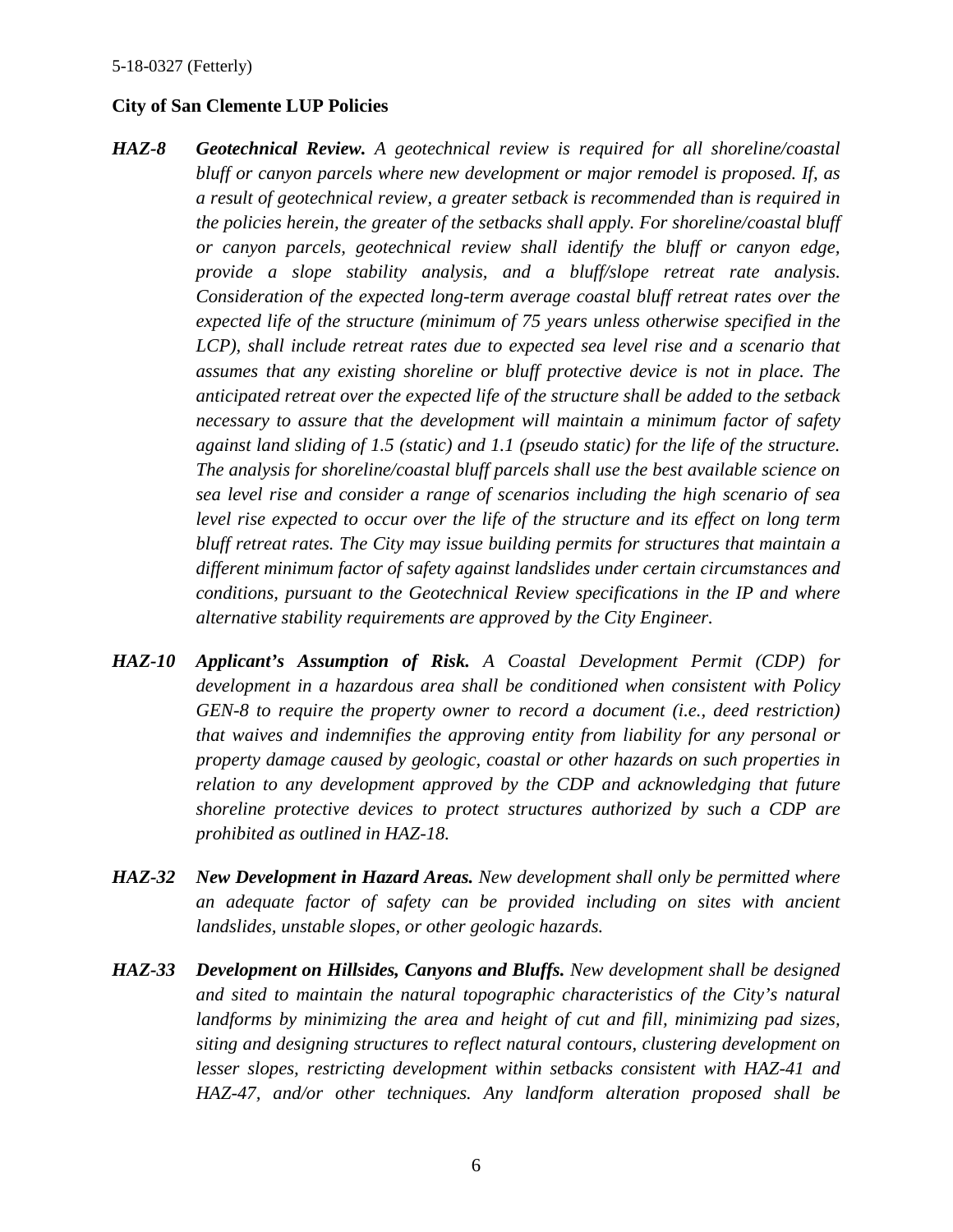*minimized to the maximum extent feasible. Development partially or wholly located in a coastal canyon or bluff or along the shoreline shall minimize the disturbance to the natural topographic characteristics of the natural landforms.* 

- *HAZ-36 Improvements to Non-Conforming Structures. Principal and accessory structures lawfully built along a coastal canyon, bluff or shoreline area pursuant to a Coastal Commission-issued Coastal Development Permit or subject to a Categorical Exclusion prior to the effective date of the LCP that do not conform to the LCP shall be considered legal non-conforming structures. Such structures may be maintained and repaired, as long as the maintenance or repairs do not increase the size or degree of non-conformity. Additions and improvements to such structures that are not considered a Major Remodel, as defined herein, or development authorized under a Categorical Exclusion Order, may be permitted provided that such additions or improvements do not increase the size or the degree of the nonconformity, comply with the current policies and standards of the LCP, and the remaining portion of the structure complies with the laws and regulations in effect when the structure was established. Complete demolition and reconstruction or Major Remodel is not permitted unless the entire structure is brought into conformance with the policies and standards of the LCP, including any requirement for a CDP.*
- *HAZ-38 Accessory Legal Nonconforming Structures. For CDPs authorizing repair and maintenance of existing legal, non-conforming accessory structures on a shoreline, bluff or canyon lot that do not meet the shoreline, bluff or canyon setback, a condition shall be applied that requires the permittee (and all successors in interest) to apply for a CDP to remove the accessory structure(s), if it is determined by a licensed Geotechnical Engineer and/or the City, that the accessory structure is in danger from erosion, landslide, or other form of bluff or slope collapse.*
- *HAZ-41 Blufftop Setback. Proposed development, redevelopment, and accessory structures, if such accessory structures require a foundation on blufftop lots shall be set back by the greater of the following distances: the setback distance recommended as a result of the geotechnical study required by policy HAZ-8 or HAZ-9, at least 25 feet from the bluff edge, or in accordance with a stringline drawn between the nearest corners of adjacent structures on either side of the development. No deepened foundations, such as caissons, shall be located within 25 feet of a bluff edge. Cantilevering into the bluff top setback or geologic setback may be allowed up to a 10-foot seaward projection when necessary to avoid a taking pursuant to Policy GEN-8. In addition, construction within 5-feet of the public right-of-way front yard setback for all stories shall be allowed as long as adequate architectural relief (e.g., recessed windows or doorways or building articulation) is maintained as determined by the City. No variance or other additional permit shall be required for a reduction in the street side*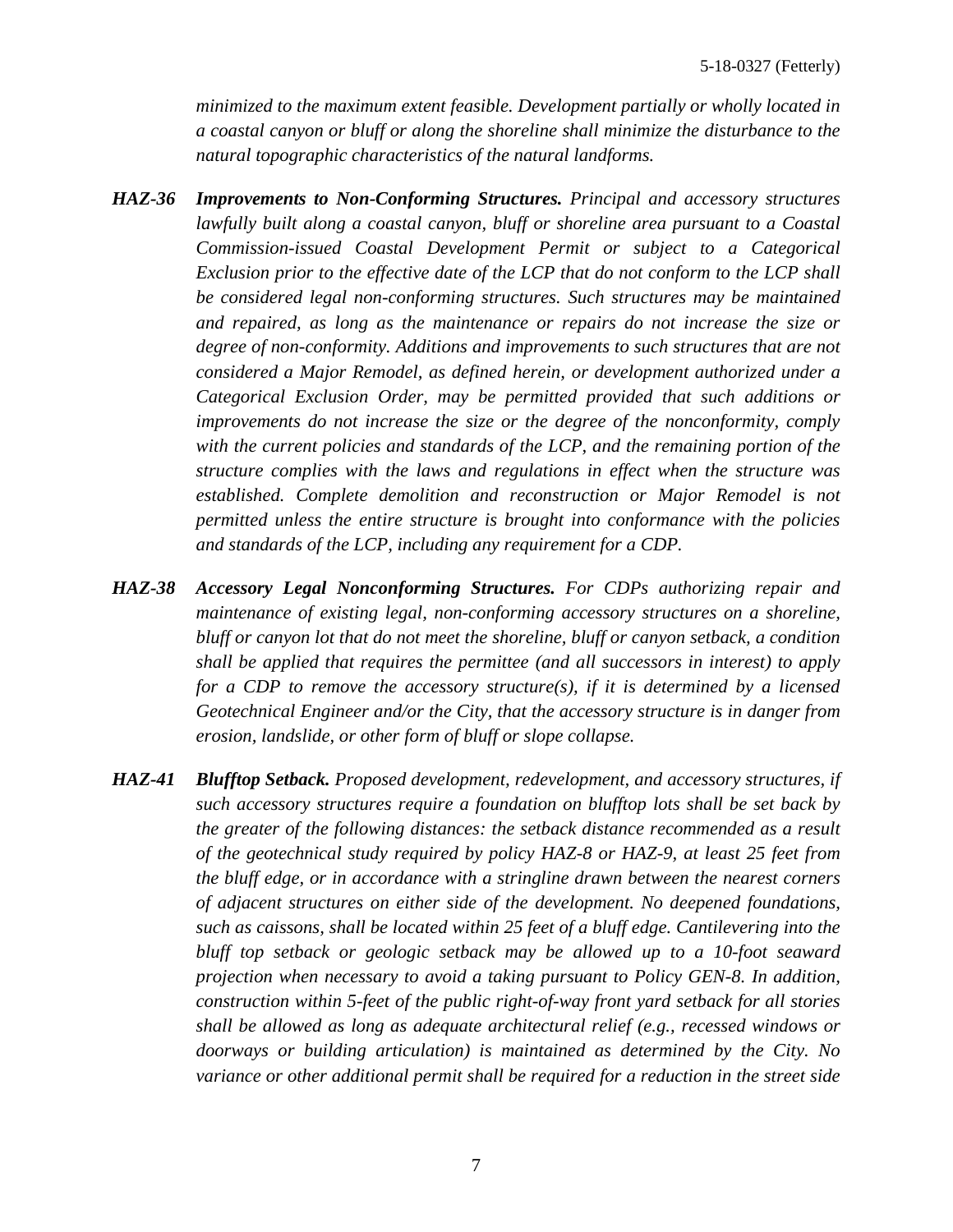*setback to a minimum of 5-feet when this policy is applied, provided the development is consistent with all other applicable LUP policies.*

- *HAZ-44 Bluff Face Development. New permanent structures shall not be permitted on a bluff face, except that public access facilities, including walkways, overlooks, stairways, and/or ramps, may be allowed to be located on the bluff face where no feasible alternative means of public access exists, provided they meet the following criteria:* 
	- *a. Must be designed and constructed to minimize landform alteration of the oceanfront bluff face;*
	- *b. Does not contribute to further erosion or cause, expand, or accelerate instability of the bluff;*
	- *c. Must be visually compatible with the surrounding areas;*
	- *d. Avoids the need for bluff or shoreline protection to the extent feasible; and*
	- *e. Must be sited and designed to be easily relocated or removed without significant damage to the bluff or shoreline.*
- *HAZ-45 Blufftop/Coastal Canyon Lot Drainage and Erosion. New development and redevelopment on a blufftop or coastal canyon lot shall provide adequate drainage and erosion control facilities that convey site drainage in a non-erosive manner away from the bluff/canyon edge to minimize hazards, site instability, and erosion. Drainage devices extending over or down the bluff face will not be permitted if the property can be drained away from the bluff face. Drainpipes will be allowed only where no other less environmentally damaging drain system is feasible, and the drainpipes are designed and placed to minimize impacts to the bluff face, toe, and beach.*

*"STRINGLINE" means in a developed area where new construction is generally infill and is otherwise consistent with the policies of the Land Use Plan of the City of San Clemente Local Coastal Program, no part of a proposed new structure, including decks, shall be built closer to a bluff edge, canyon edge or beach-front than a line drawn between the nearest adjacent corners of the adjacent structures for a structural stringline and to the nearest corner of an accessory structure for an accessory stringline.* 

The applicants provided a geotechnical report titled *"Limited Geotechnical Investigation for the Rear Yard Deck Support Repair, Located at 2006 Calle de los Alamos, San Clemente, California"* by David H. Lee & Associates, Inc. dated October 17, 2017. The purpose of the report was to determine the character of the soil, terrace and bedrock materials that would support the proposed repairs (new caisson pile foundation system), which would support the existing deck and to provide design and construction criteria to facilitate the design and construction of the proposed deck repairs. It identifies the earth materials along the bluff face location of the deck as consisting of thin layer (about three ft.) of man-made fill, a localized layer of weathered terrace deposits, atop actual terrace deposits and Capistrano Formation siltstone bedrock at a depth of 14-ft. No evidence of shallow groundwater was found in exploratory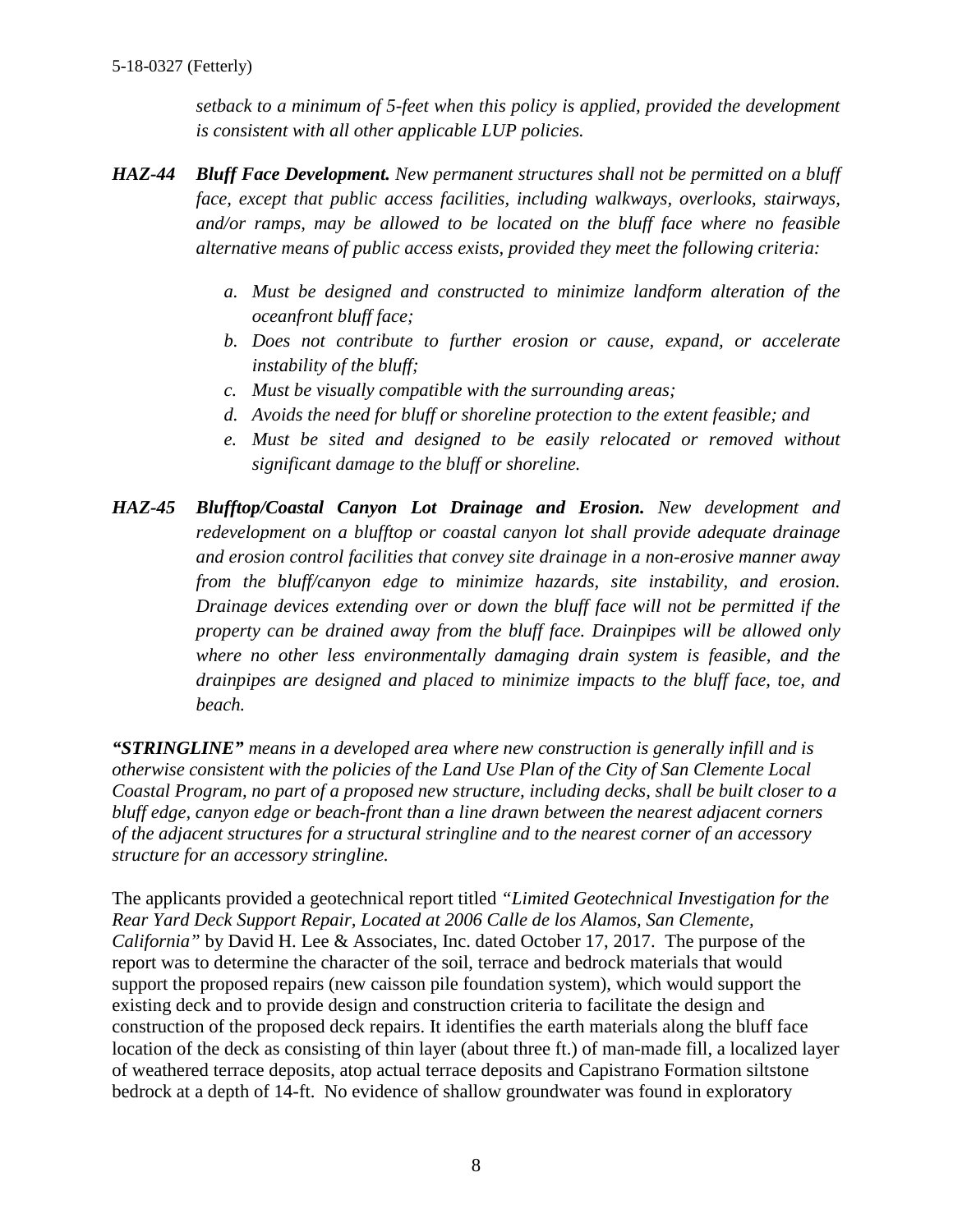borings. A high natural coastal bluff slope descends down approximately 90 ft. to the toe of the bluff with the City's Coastal Trail, the Orange County Transit Authority (OCTA) railroad tracks and public beach beyond.

A large ancient landslide described as approximately 25 ft. deep extending for several hundred feet northwest/southeast is present in the bluff west of the existing residence and proposed deck repair area. According to a review of published reports by the applicants' geotechnical engineer consultant, the landslide appears to be grossly stable. However, no studies beyond surface observation and review of existing published reports were performed relative to the existing landslide. A geotechnical map and cross section are included as **[Exhibit 3](https://documents.coastal.ca.gov/reports/2019/9/W26c/W26c-9-2019-exhibits.pdf)** of this staff report.

The geotechnical report provides a detailed description of the 1979 existing wood deck as follows:

> *Sketches included with the February 6, 1979 deck permit show that the present deck connected to a narrow four-foot-wide existing deck connected to the northerly half (+/-) of the residence. The "new" deck was to be built on two levels, with the upper portion about 20' by 24' in area behind the northerly half of the residence, stepping down behind the southerly half to a deck of about 8' in width by 18' long. The deck surface is 2" by 6" planking, and is supported on a system of 2" by 8" joists set on 4" by 12" girders. The girders span to 4" by 4" posts that are supported on 18-inch diameter, Sonotube-formed, concrete piers. The inside edges of the new deck joists appear to have been supported on 2" by 6" ledgers bolted into the residence rear wall. The concrete piers are shown to have been embedded to a depth to provide a minimum 5-foot horizontal distance to the descending slope face measured from the outside bottom edge of the piers, but no less than 2-feet.*

The report further concludes that the supporting pier footing at the northwest corner of the deck collapsed resulting in damage to that portion of the deck as a result of erosion from the 2016-17 winter storms (**[Exhibit 5](https://documents.coastal.ca.gov/reports/2019/9/W26c/W26c-9-2019-exhibits.pdf)**).

#### **Bluff Stability and Sea Level Rise Considerations**

The coastal bluffs in San Clemente are not subject to direct wave attack because the base of the bluffs are separated from the surf zone by either a sandy beach, roadway or the Orange County Transit Authority (OCTA) railroad tracks and railroad right-of-way. However, the San Clemente coastal bluffs are subject to natural erosion, other than direct wave attack, which is caused by factors such as wind and rain, adverse bedding orientations, soils conducive to erosion, seismic activity and rodent burrowing. Bluffs are also subject to erosion from human activities, such as irrigation, improper site drainage and grading. Bluff failure can be episodic, and bluffs that are seemingly stable may not be so in the future. Even when a thorough professional geotechnical analysis of a site concludes that a proposed development is expected to be safe from bluff retreat hazards for the life of the project, it has been the experience of the Commission that in some instances, unexpected bluff retreat episodes that threaten development during the life of a structure sometimes do occur (e.g. coastal development permit 5-06-325[Walker] at 1203 Buena Vista and the 2016-17 winter storms at the subject site). In the Commission's experience, geologists cannot predict with absolute certainty if or when bluff failure on a particular site may take place, and cannot predict if or when a primary residential structure or accessory structure may become threatened by natural coastal processes. There is, however, no indication in the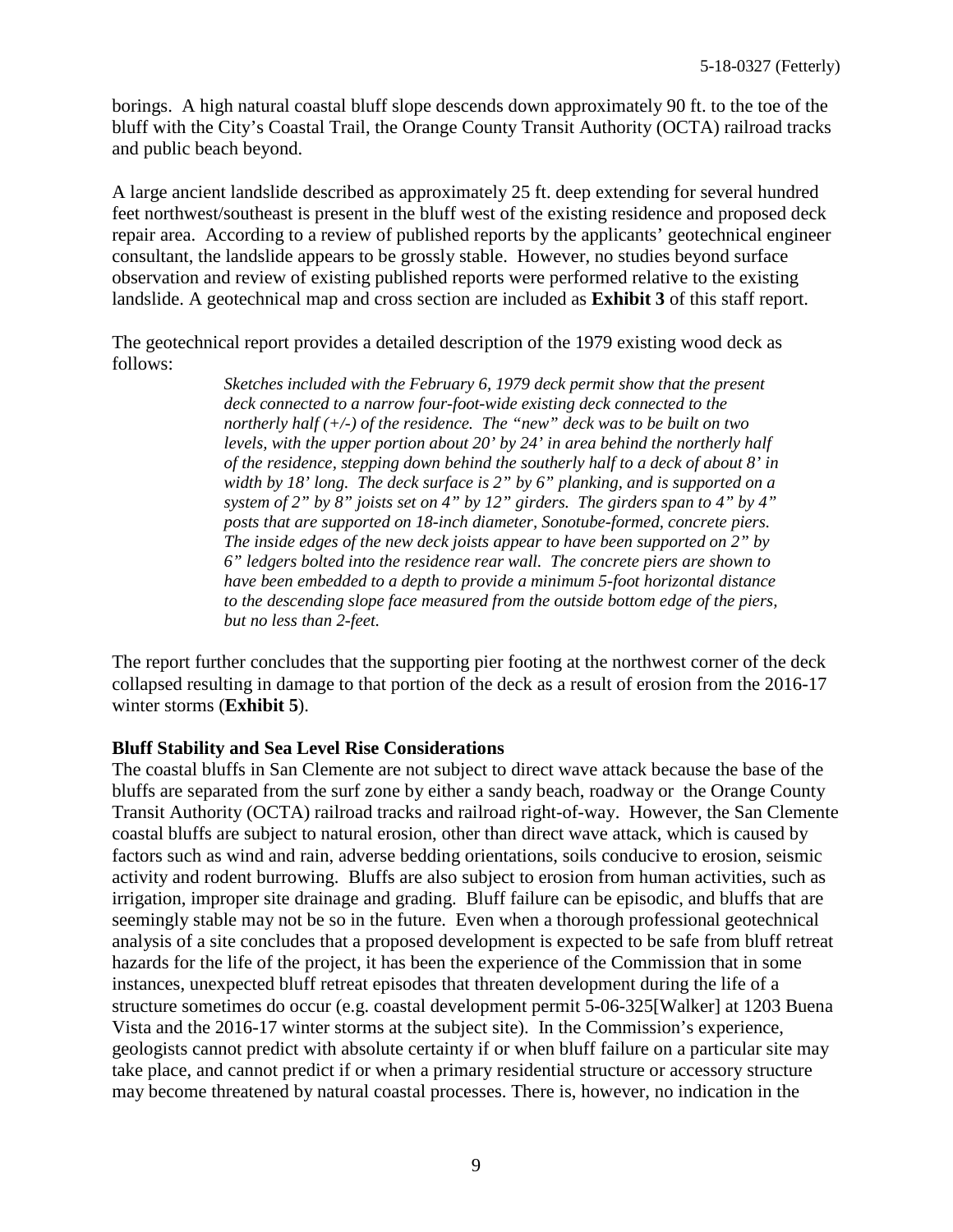information provided by the applicants that the ancient landslide identified along the bluff slope would remain grossly stable and we know that the existing deck foundation has already been undermined and caused failure of the deck foundation due to erosion damage by recent winter rains. The applicants provided a proposed precise grading plan and an erosion control plan (**[Exhibit 2](https://documents.coastal.ca.gov/reports/2019/9/W26c/W26c-9-2019-exhibits.pdf)**) depicting water runoff from the rear deck and side yards to be directed away from the bluff face toward the frontage road. New deck drainage inlets would collect water runoff and direct it to existing City storm drains, per City requirements in a manner that would avoid surface run off from the deck to sheet flow toward the bluff. Therefore, the proposed new deck would not contribute to ongoing erosion caused by runoff from the proposed deck.

In this case, the applicants did not provide a slope stability analysis or information related to bluff erosion/bluff retreat at the subject site. Their geotechnical analysis considered only the character of the soil and other materials below the proposed deck. According to published reports, the shoreline along San Clemente is eroding at a rate of about 0.33 ft/yr. The base of the slope is located landward from a currently narrow beach, the OCTA railroad tracks and the San Clemente Coastal Trail. Although projected sea level rise will result in higher wave runup elevations along the coast which may lead to increased coastal erosion, the worst-case scenario sea level rise amount would not change the overall conclusion that it is very unlikely that this bluff-top site will be at risk from flooding or wave impacts.

#### **Bluff Development Setbacks**

Coastal bluff development is inherently hazardous and poses potential adverse impacts to the geologic stability of coastal bluffs, shoreline processes, and to the stability of residential structures. Bluff stability has been an issue of historic concern throughout the City of San Clemente. The Commission has traditionally followed a set of coastal bluff edge setback and stringline policies as a means of limiting the encroachment of development seaward toward the bluff edges of coastal bluffs and preventing the need for construction of revetments, caissons and other engineered structures in order to protect new development on coastal bluffs.

Under the California Coastal Act, the bluff edge is defined as:

*… the upper termination of a bluff, cliff, or seacliff. In cases where the top edge of the cliff is rounded away from the face of the cliff as a result of erosional processes related to the presence of the steep cliff face, the bluff line or edge shall be defined as that point nearest the cliff beyond which the downward gradient of the surface increases more or less continuously until it reaches the general gradient of the cliff. In a case where there is a steplike feature at the top of the cliff face, the landward edge of the topmost riser shall be taken to be the cliff edge…" (California Code of Regulations, Title 14, §13577 (h) (2).* 

Based on the geologic mapping cross section (**[Exhibit 3](https://documents.coastal.ca.gov/reports/2019/9/W26c/W26c-9-2019-exhibits.pdf)**) provided by David H. Lee & Associates, Inc., the bluff edge appears to be located underneath the existing residence.

In the project vicinity, the Commission typically imposes either a minimum bluff edge setback of 25 ft. from the edge of the bluff for primary structures (e.g. the enclosed living area of residential structures) and minimum 10-ft. setback for secondary structures (at grade patios, decks, garden walls) or requires conformance with the stringline setbacks. Consistently applying an appropriate bluff edge setback provides equity for developments within the same general area.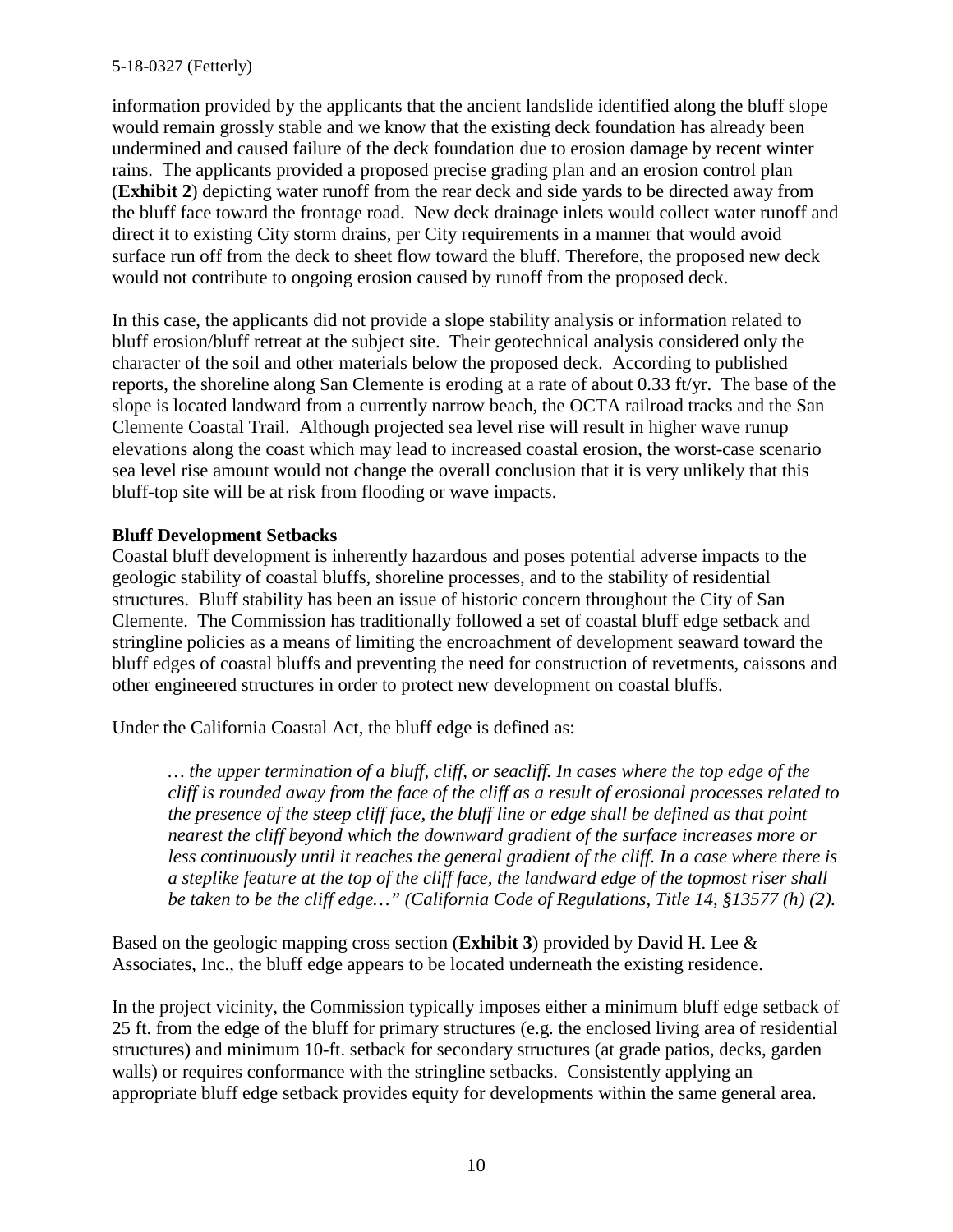The intent of the setback is to substantially reduce the likelihood of proposed development becoming threatened given the inherent uncertainty in predicting geologic processes in the future, and to allow for potential changes in bluff erosion rates as a result of rising sea level.

The applicants propose to replace a legally nonconforming raised wood deck structure built in 1979 per a deck stringline setback. The Commission approved the deck addition under CDP A-79-4678 (**[Exhibit 4](https://documents.coastal.ca.gov/reports/2019/9/W26c/W26c-9-2019-exhibits.pdf)**). There is no record of a Coastal Development Permit for the residence which received a City Occupancy Permit issued in 1977. The 1979 Commission-approved deck addition connected to a narrow, 4-ft. wide deck along the northerly half of the residence apparently constructed at the time the residence was constructed. Both the residence and wood deck are constructed seaward of the edge of the coastal bluff. In 1982 the City of San Clemente Coastal Land Use Plan (LUP) was certified by the Commission establishing coastal bluff setback policies. The LUP was updated in 1995 and again in 2018.

LUP Policy HAZ-36 provides for the maintenance and repair of principal and accessory structures lawfully built along a coastal bluff as long as the maintenance or repairs do not increase the size or degree of non-conformity. LUP Policy HAZ-41 requires bluff edge setbacks for new development and accessory structures requiring a foundation to be setback by the greater of the following distances: the setback distance recommended as a result of the geotechnical study, at least 25 ft. from the bluff edge, or in accordance with a stringline drawn between the nearest corners of adjacent structures on either side of the development; and does not permit deepened foundations such as caissons for proposed development including accessory structures to be located within 25 ft. of a bluff edge. Thus, a stringline setback would not be applicable to a structure proposed on a caisson foundation.

As proposed, 42% of overall deck components will be demolished/rebuilt (less than 50% of the deck). However, based on the total scope and extent of work to the remaining deck components including the installation of seven new 24-in. diameter caisson footings, seven new support posts atop proposed new caissons, new "sister" girders to supplement existing; new deck joists and additional "sister" deck joists; and complete replacement of deck railing system, it is clear to staff that the project would result in a complete reconstruction of the deck, exceeding the repair and maintenance threshold for a non-conforming structure. And as stated above, LUP Policy HAZ-41 does not permit caissons to be located within 25 ft. of a coastal bluff edge. As proposed, the project includes seven (7) 24-in. diameter caissons on the bluff face and therefore, is not consistent with the City's certified LUP bluff setback policies.

According to the applicants' geotechnical report, the existing deck built in 1979 is supported on 18-in. diameter, Sonotube-formed, concrete piers shown to have been embedded to a depth to provide a minimum 5-ft. horizontal distance to the descending slope face measured from the outside bottom edge of the piers, but no less than two ft. The geotechnical report recommends the existing concrete piers to be abandoned in place and the most feasible method of foundation support for the repaired deck is seven 24-in. diameter caissons imbedded through existing fill and colluvium and founded a minimum of five ft. into the terrace deposits and/or bedrock, or a minimum of eight ft. below the surface, whichever is deeper. No other foundation alternatives were explored in the report. As proposed in this hazardous location, the new deck would need to rely on the proposed caisson foundation without which, the proposed deck may not be feasibly developed in this location.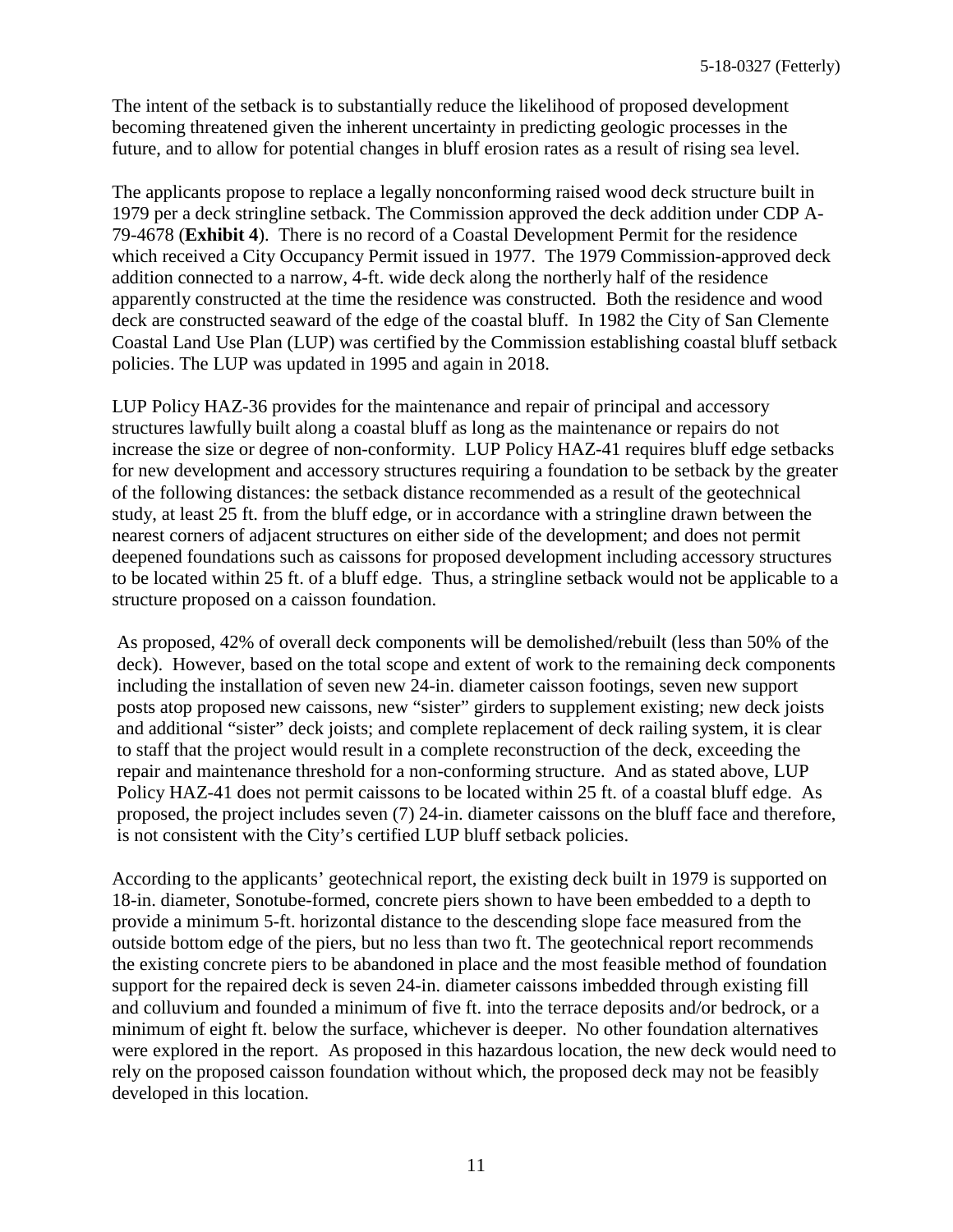However, Coastal Act Section 30253 requires that new development assure stability and structural integrity and in no way contribute significantly to erosion, geologic instability, or destruction of the site or surrounding area or in no way require construction of protective devices that would substantially alter natural landforms along coastal bluffs. Moreover, Coastal Act Section 30251 protects the scenic and visual qualities of coastal areas as a resource of public importance, protects public views to and along the ocean by requiring development be sited and designed to protect such views by minimizing the alteration of natural land forms such as coastal bluffs. As proposed, the project includes a deepened caisson foundation; the construction of caissons involves landform alteration. Additionally, caissons in this proposed location on the face of a coastal bluff can become exposed over time as bluffs erode and as soils/sands migrate away from foundations. The subject site is located along an area of San Clemente coastal bluffs known to erode and have episodic failures. The deck has already had damage due to erosion caused by recent winter rains. The proposed new deck relies on caissons to assure its structural stability in a hazardous area, and should the caissons become exposed in the future due to erosion, wood lagging and other structures will need to be constructed on the bluff face to hold back soil in place, thus requiring construction of protective devices that would substantially alter natural coastal bluff landform. Additionally, in order to avoid the need for shoreline armoring in the future, plans and specific triggers for removal or retreat of the proposed development may be necessary. Caissons on a coastal bluff are difficult to remove in the future when the end of the development life is reached and alternative siting is required for new development projects. Rather, new development should be sited as far back as necessary to be safe while not altering natural landforms along coastal bluffs and in no way contribute significantly to erosion per the requirements of Coastal Act Section 30253.

Therefore, the Commission finds that the proposed development does not conform to the requirements of Section 30251 to minimize the alteration of natural land forms, and Section 30253 of the Coastal Act regarding the siting of development in a hazardous location and the policies of the San Clemente LUP. Therefore, the Commission finds the permit application must be denied.

# **C. BIOLOGICAL RESOURCES**

Section 30240(b) of the Coastal Act states:

*Development in areas adjacent to environmentally sensitive habitat areas and parks and recreation areas shall be sited and designed to prevent impacts which would significantly degrade those areas, and shall be compatible with the continuance of those habitat and recreation areas.* 

#### **City of San Clemente LUP Policies**

*RES-72 Native Landscaping. Drought-tolerant native landscaping specific to the habitat type/vegetation community is required in coastal canyon and bluff areas, to reduce erosion and maintain natural open space areas. Invasive plant species are prohibited in all landscaping.*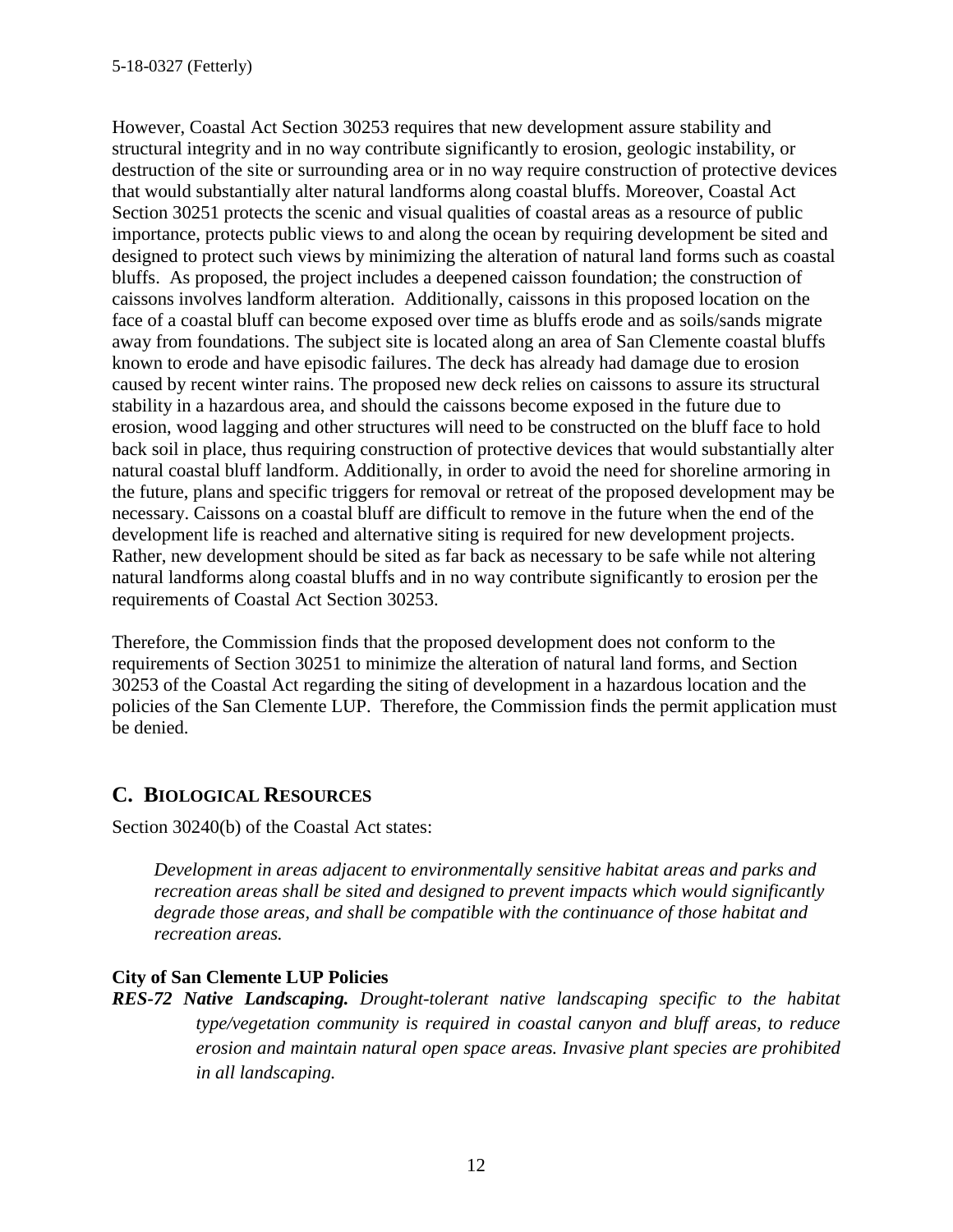- *RES-75 Site-Specific Biological Surveys. Require a detailed site-specific biological survey prepared by a qualified biologist as a filing requirement for Coastal Development Permit applications for development on sites identified with a vegetation community on Figure 3-1 and Figure 3-2 of the Biological Inventory Report in Appendix A, beach areas, San Clemente State Beach inland bluffs, or where there is probable cause to believe that potential ESHA may exist. The biological resources study shall include, but not be limited to:* 
	- *f. Analysis of available literature and biological databases, to determine if any sensitive biological resources have been reported as historically occurring in the proposed development project vicinity. At a minimum, the California Department of Fish and Wildlife's Natural Diversity Database (CNDDB) must be used to determine if the site of the proposed project is known to support or has the potential to support sensitive habitat, vegetation communities, plants, and/or animals.*
	- *g. Review of current land use and land ownership within the proposed development project vicinity.*
	- *h. Assessment and mapping of vegetation communities present within the proposed development project vicinity.*
	- *i. General assessment of potential federal and state jurisdictional areas, including wetlands and riparian habitats*
	- *j. A base map that delineates topographic lines, parcel boundaries, and adjacent roads.*
	- *k. A vegetation map.*
	- *l. A description of the vegetation, including an estimate of the ground cover of the major species and a species inventory*
	- *m. A soils map that delineates hydric and non-hydric soils, if applicable.*
	- *n. An inventory of plant and animal species that indicates the potential existence of sensitive species.*
	- *o. A detailed map that shows the conclusions regarding the boundary, precise location and extent, or current status of ESHA based on substantial evidence*

San Clemente's certified LUP advocates the preservation of native vegetation and discourages the introduction of non-native vegetation in coastal canyons and along coastal bluffs. Furthermore, The City of San Clemente Certified LUP includes the coastal bluff at the subject site and adjacent vicinity as Potential Sensitive Habitat in Figure 4-2-B (**[Exhibit #7](https://documents.coastal.ca.gov/reports/2019/9/W26c/W26c-9-2019-exhibits.pdf)**). The LUP reads,

*"Several natural communities designated rare by CDFW occur in the City of San Clemente. Potential areas supporting sensitive habitat are shown on Figures 4-2 (A thru D). Development projects in or adjacent to these potential sensitive habitat areas will require site specific focused surveys to determine if ESHA exists, evaluate potential impacts, and determine appropriate setbacks. In the City,*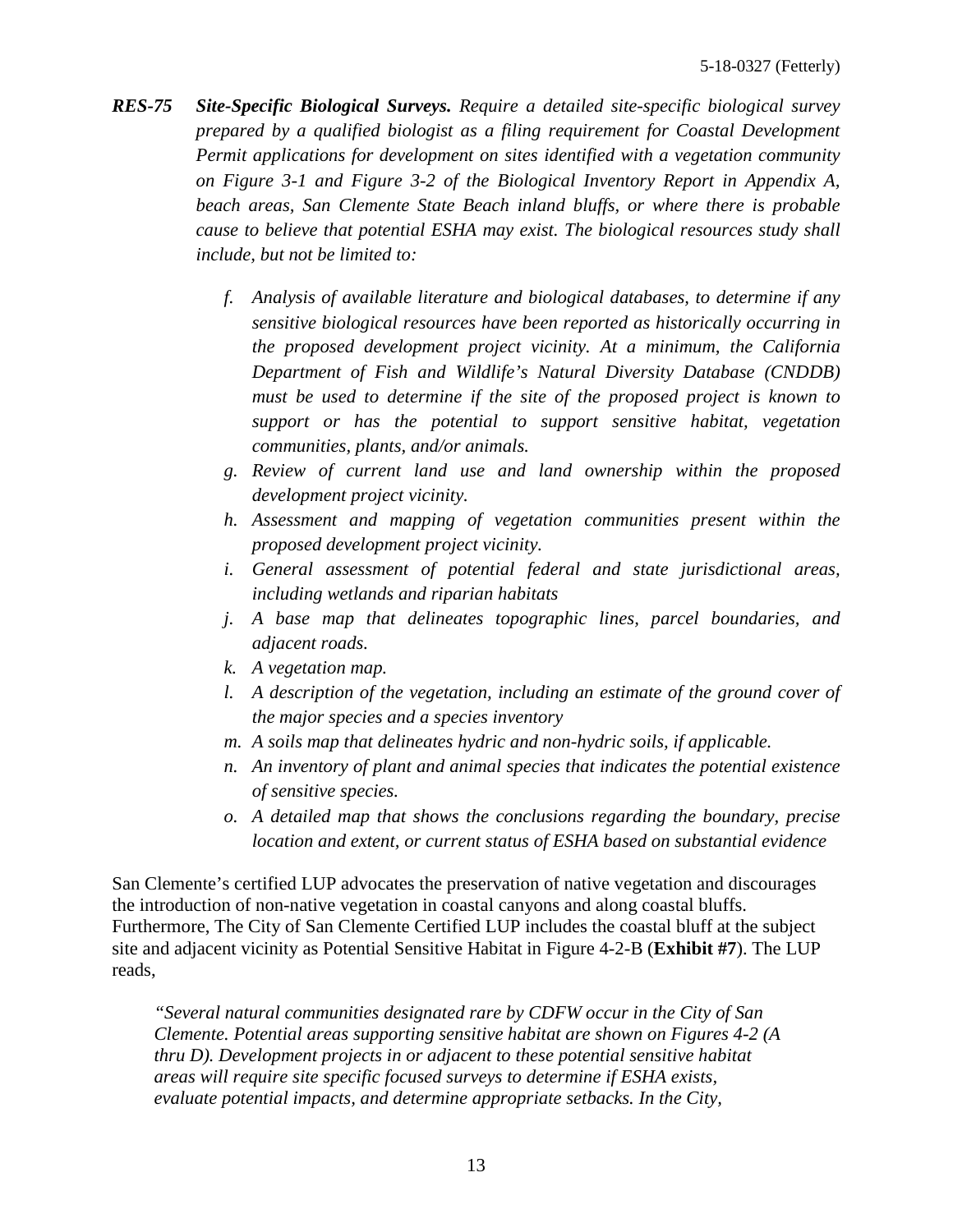*potentially sensitive habitat areas include, but are not limited to, the following:* 

- *a. Coastal scrub communities.*
- *b. Coastal canyons and bluffs/coastal bluff scrub.*
- *c. Native grasslands.*
- *d. Creek/stream and associated riparian habitat.*
- *e. Monarch butterfly aggregation sites, including autumnal and winter roost sites and related habitat areas.*
- *f. Wetlands, including vernal pools and emergent wetlands.*

While no rare or endangered species have previously been reported to exist within this section of coastal bluff, the applicants did not provide site specific biological survey of the bluff. The proposed development extends beyond the coastal bluff edge where the protection and enhancement of habitat values is sought, no bluff edge setback is provided and thus no buffer from bluff vegetation. Decreases in the amount of native vegetation along the coastal bluffs due to displacement by development or introduction of non-native vegetation have resulted in cumulative adverse impacts upon the habitat value of the coastal bluffs. Therefore, the Commission finds that the development, as proposed, is not sited and designed to prevent impacts which would significantly degrade those areas of native vegetation along the coastal bluffs and therefore inconsistent with Section 30240(b) of the Coastal Act.

# **D. WATER QUALITY**

Section 30230 of the Coastal Act states:

*Marine resources shall be maintained, enhanced, and where feasible, restored. Special protection shall be given to areas and species of special biological or economic significance. Uses of the marine environment shall be carried out in a manner that will sustain the biological productivity of coastal waters that will maintain healthy populations of all species of marine organisms adequate for long-term commercial, recreational, scientific, and educational purposes.* 

### Section 30231 of the Coastal Act states:

*The biological productivity and the quality of coastal waters, streams, wetlands, estuaries, and lakes appropriate to maintain optimum populations of marine organisms and for the protection of human health shall be maintained and, where feasible, restored through, among other means, minimizing adverse effects of waste water discharges and entrainment, controlling runoff, preventing depletion of ground water supplies and substantial interference with surface water flow, encouraging waste water reclamation, maintaining natural vegetation buffer areas that protect riparian habitats, and minimizing alteration of natural streams.* 

The proposed development would be located at the top of the bluff overlooking the Pacific Ocean. As such, drainage and run-off from the proposed deck could potentially affect water quality of coastal waters as well as adversely affect the stability of the bluffs. In order to protect coastal waters from the adverse effects of polluted runoff, the Commission has typically required that all runoff from impervious surfaces be directed through landscaping as a filter mechanism prior to its discharge into the street. In this case, however, directing runoff into blufftop landscape areas could have an adverse effect on bluff stability by increasing the amount of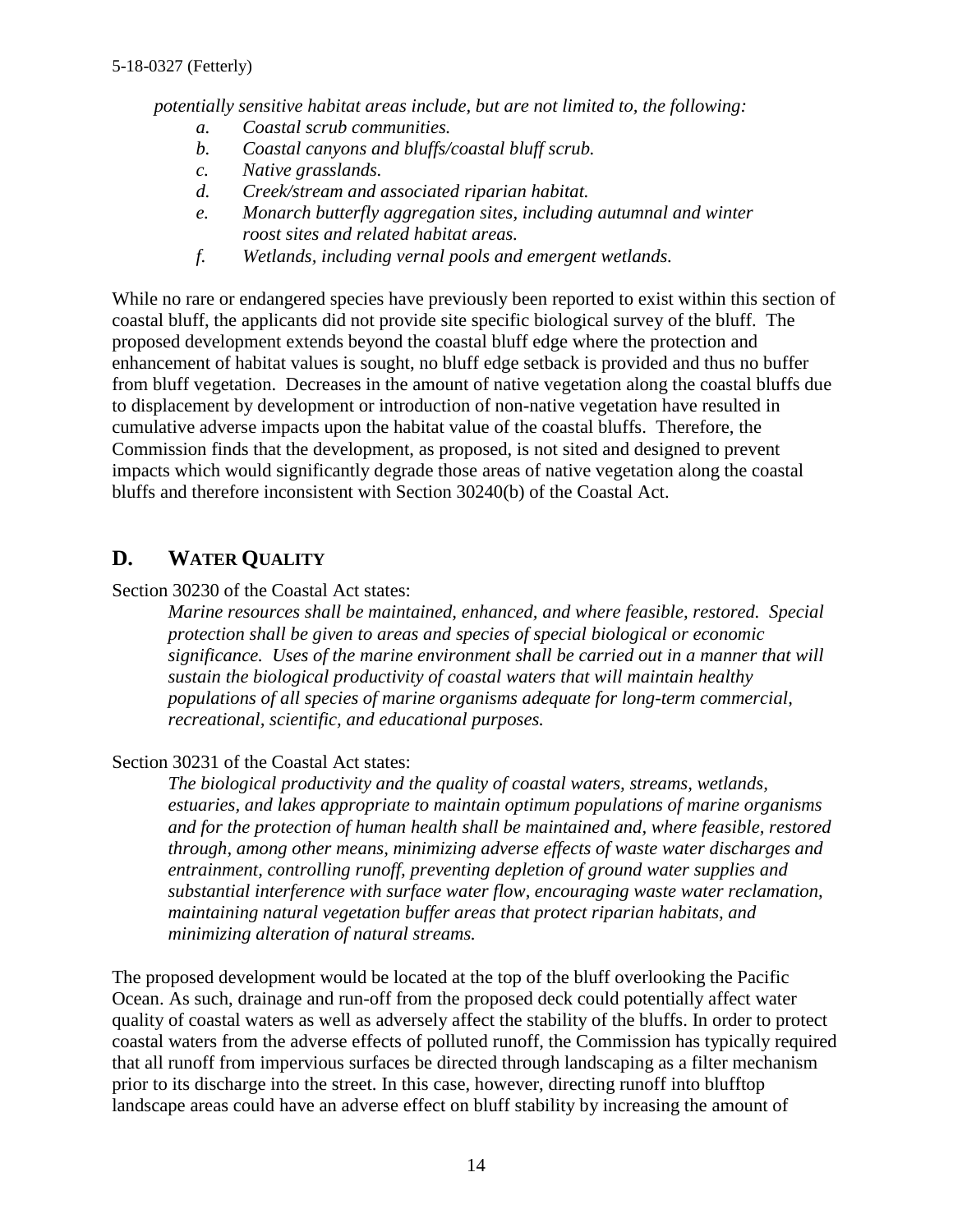groundwater within the bluff material, which can lead to bluff failures. Therefore, in this case, reducing the potential for water to be retained on the site and directing the runoff toward the street would be more protective of coastal resources. Therefore, the Commission finds that the project's proposal to direct runoff from the deck to the frontage road could be found consistent with the Sections 30230 and 30231 of the Coastal Act. However, given the remaining concerns associated with geologic safety, the project as a whole cannot be found consistent with the Coastal Act and certified LUP, and must be denied.

### **E. SCENIC AND VISUAL RESOURCES**

#### Section 30251 of the Coastal Act states:

*The scenic and visual qualities of coastal areas shall be considered and protected as a resource of public importance. Permitted development shall be sited and designed to protect views to and along the ocean and scenic coastal areas, to minimize the alteration of natural land forms, to be visually compatible with the character of surrounding areas, and, where feasible, to restore and enhance visual quality in visually degraded areas. New development in highly scenic areas such as those designated in the California Coastline Preservation and Recreation Plan prepared by the Department of Parks and Recreation and by local government shall be subordinate to the character of its setting.* 

#### San Clemente's certified LUP visual resource policies:

*VIS-1 Visual Character and Aesthetic Resources Preservation. New development shall be designed to preserve the visual character and aesthetic resources of the City's coastal zone including preservation of the physical features of coastal bluffs and canyons, and where feasible, enhance and restore scenic and visual qualities of the coastal zone, including to and along the ocean and coastal bluffs, visually significant ridgelines, and coastal canyons, open spaces, prominent, mature trees on public lands, and designated significant public views (as identified on Figure 6-1 Scenic Gateways and Corridors, Figure 6-2-A Public View Corridors and Figure 6-2-B Public View Corridors). Where protection of visual character and aesthetic resources is not feasible, impacts should be mitigated.*

#### **Coastal Views**

Section 30251 of the Coastal Act requires that the scenic and visual qualities of coastal areas be protected and, where feasible, restored and enhanced. One of the objectives of the bluff edge setbacks is to protect coastal views. In this case, the existing residence is constructed beyond the edge of the coastal bluff, and the proposed deck with raised piers would further extend beyond the edge of the coastal bluff. The applicants assert that the proposed deck is within the same footprint as the 1979-approved deck and thus, would not encroach further down the bluff face than the adjacent neighboring deck/patios, and therefore is in compliance with the current certified deck stringline setback. However, the applicants did not provide a current site plan depicting a deck stringline per the stringline definition in the certified LUP thereby substantiating their claim. In addition, the deck stringline policy is to be used in concert with other visual resource and hazard policies. Regardless of whether or not the new deck would be consistent with the deck stringline policies, and no evidence has been provided to support such a claim, the new deck must also be consistent with other Coastal Act and LUP policies, which, as described herein, it is not.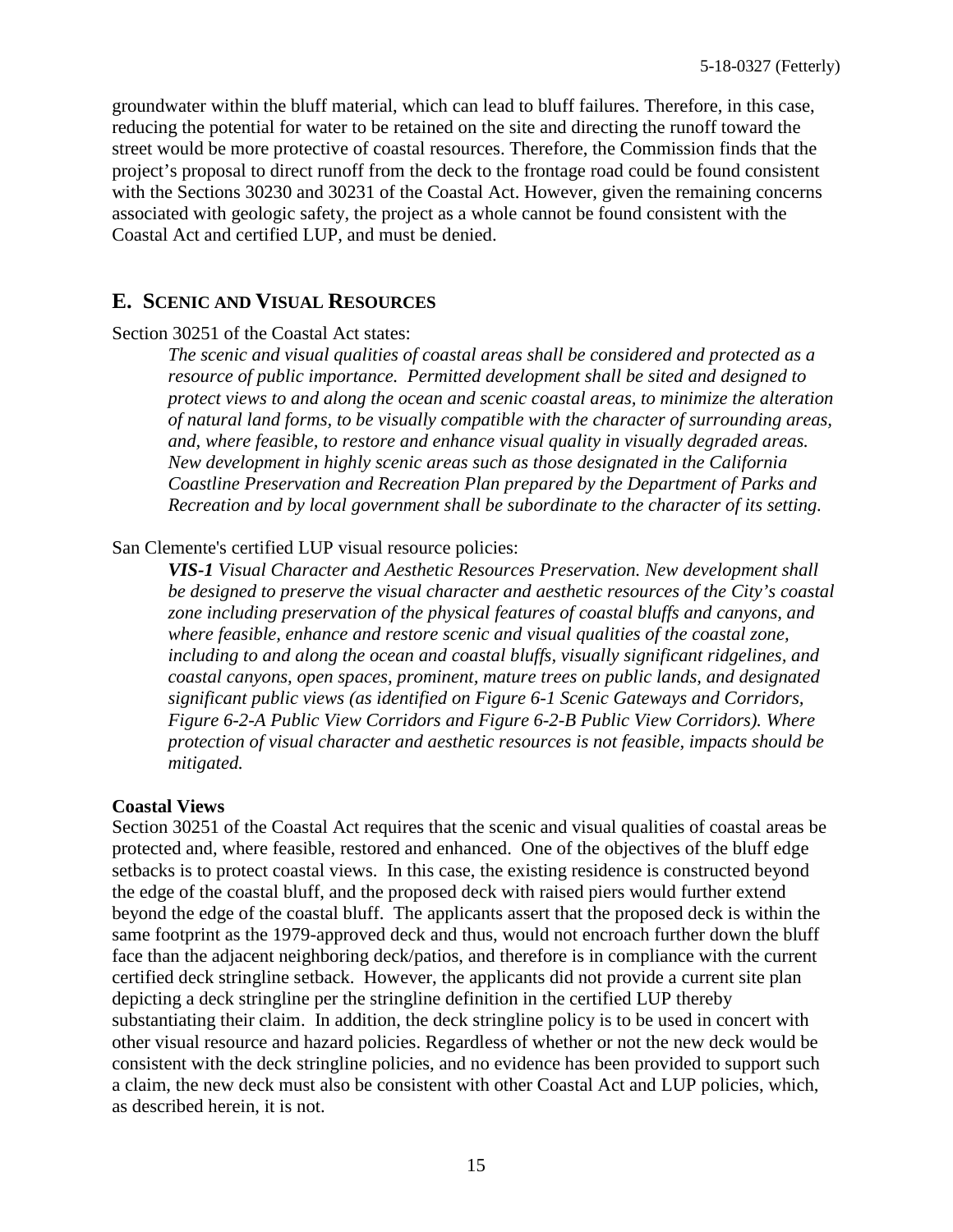The applicants also propose the construction of a new caisson foundation system in order to support an existing damaged raised pier wood deck built on the face of a coastal bluff. The existing raised pier wood deck had previously been approved by the Commission in 1979 in accordance with a deck stringline analysis (**[Exhibit 4](https://documents.coastal.ca.gov/reports/2019/9/W26c/W26c-9-2019-exhibits.pdf)**). At that time, the deck, an accessory structure, was approved with concrete pier foundations. The applicants are now proposing to abandon in place the concrete piers and install seven (7) new 24-in. diameter caissons imbedded  $5 - 10$  ft. into the bluff. As such, there would be an entirely new foundation system to support the remaining wood decking as well as the new 225 sq. ft. of new wood decking (out of 765 sq. ft. total) proposed to be replaced.

As previously discussed, it is the nature of bluffs to erode. Though currently not subject to direct wave attack, the San Clemente coastal bluffs are subject to natural erosion processes as described above. The submitted geotechnical analysis notes that the supporting pier footing at the northwest corner of the deck collapsed, resulting in damage to that portion of the deck as a result of the 2016-17 winter storms. The geotechnical analysis of the site did not include an analysis of bluff erosion/retreat hazards for the life of the project. Bluff failure can be episodic, and bluffs that seem stable now may not be so in the future.

The proposed structures are subsurface and would not immediately have a visual impact. However, future erosion and/or episodic failure could expose them. Under such circumstances, the proposed structures would have an adverse visual impact since they would be visible from the public trail and beach. New shoreline armoring may be necessary should the proposed caissons become exposed and become threatened or fail, and such armoring would also have associated visual impacts. In addition, the existing deck foundation is proposed to be abandoned in place rather than removed. If the bluffs at this site were to erode, as can be reasonably expected over time, there could be several exposed foundation features of the existing unreliable system. Thus, potential visual impacts already exist at the site and adding more bluff protective devices only increases the likelihood of future visual impacts at the site.

In conclusion, as proposed, the Commission finds the proposed development inconsistent with Section 30251 of the Coastal Act.

### **F. PUBLIC ACCESS/RECREATION**

The proposed development is located between the sea and the first public road. Section 30604(c) of the Coastal Act requires that every coastal development permit issued for any development between the nearest public road and the sea include a specific finding that the development is in conformance with the public access and recreation policies of Chapter 3 of the Coastal Act.

Section 30210 of the Coastal Act states:

*In carrying out the requirement of Section 4 of Article X of the California Constitution, maximum access, which shall be conspicuously posted, and recreational opportunities shall be provided for all the people consistent with public safety needs and the need to protect public rights, rights of private property owners, and natural resource areas from overuse.*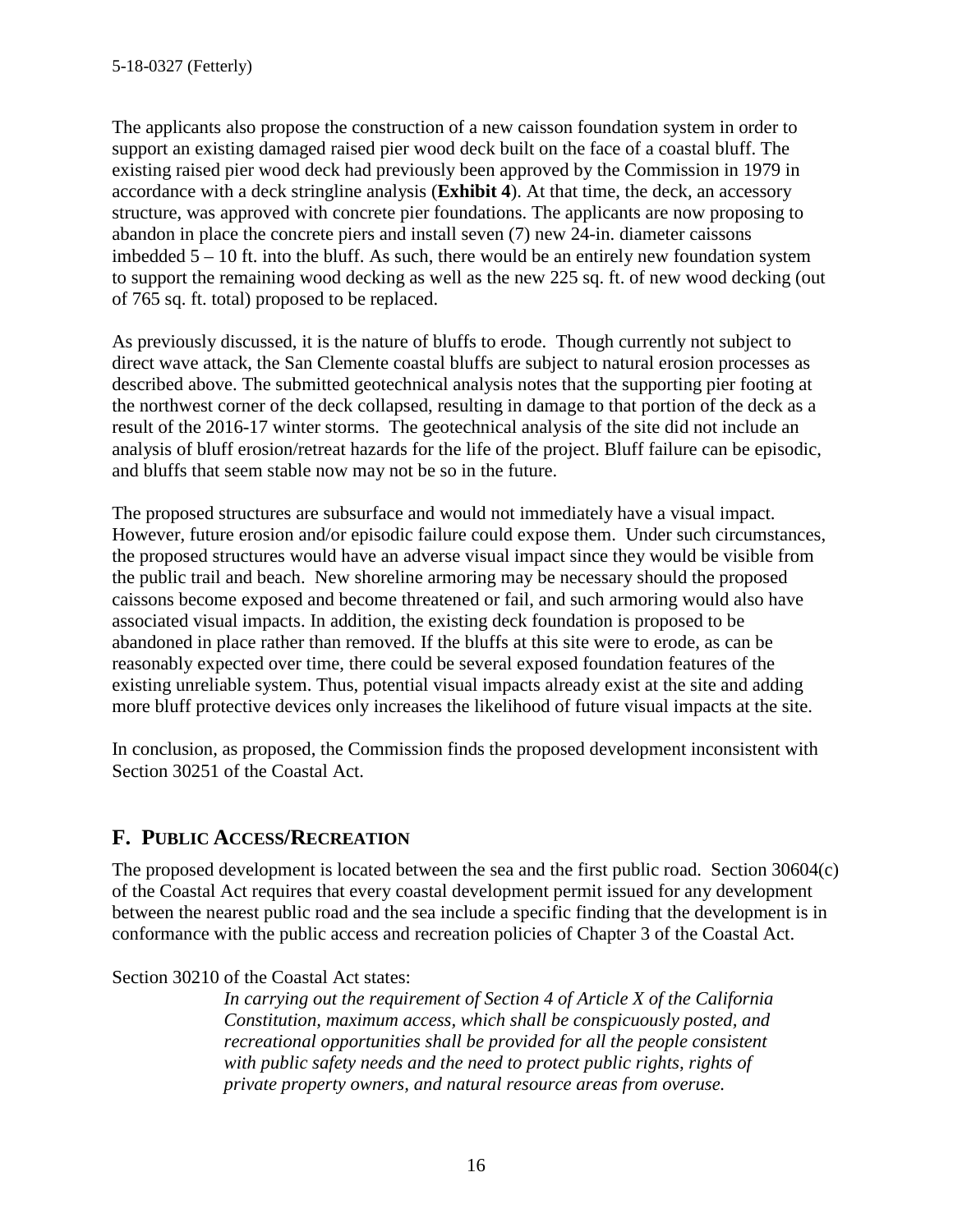Section 30212 of the Coastal Act states, in relevant part:

#### *(a) Public access from the nearest public roadway to the shoreline and along the coast shall be provided in new development projects except where: (2) adequate access exists nearby.*

The beach fronting this location is used by local residents and visitors for a variety of recreational activities. As proposed, the development at the top of the bluff will not affect existing public access to the shoreline in two respects. No public access across the property to the beach currently exists because of the hazardous nature of the approximately 90-ft. high coastal bluff. In addition, public access to the beach below this existing residence is currently available immediately adjacent (upcoast) to the subject site, at the Lost Winds Coastal Access Point, one of the principal beach access points in San Clemente (**[Exhibit 6](https://documents.coastal.ca.gov/reports/2019/9/W26c/W26c-9-2019-exhibits.pdf)**). The proposed development will not create any new adverse impacts on coastal access and recreation. The Commission finds that the proposed development does not pose significant adverse impacts to existing public access and recreation; and most importantly, there is adequate, safe public access in the vicinity, therefore, the project is consistent with Sections 30210 and 30212 of the Coastal Act.

### **G. PROJECT ALTERNATIVES**

Denial of the proposed project will neither eliminate all economically beneficial or productive use of the applicants' property, nor unreasonably limit the owner's reasonable investment-backed expectations of the subject property. The applicants continue to have reasonable use of the site because denial of the proposed deck does not impact the existing single family residence. There are also feasible alternatives to the proposed project, such as retaining the remaining deck without repairing the failed/damaged northwest portion of the deck, or removing portion of the deck approved in 1979 if the deck cannot be maintained without a caisson foundation and maintaining the original 4-ft. wide deck providing access along the northerly half of the residence, or a more minor repair and maintenance project that would not constitute new development.

### **H. LOCAL COASTAL PROGRAM**

Section 30604(a) of the Coastal Act provides that the Commission shall issue a coastal permit for development in an area with no certified Local Coastal Program ("LCP") only if the project will not prejudice the ability of the local government having jurisdiction to prepare an LCP that conforms with Chapter 3 policies of the Coastal Act. The Commission certified the Land Use Plan (LUP) for the City of San Clemente on May 11, 1988, and certified an amendment approved in October 1995. On April 10, 1998, the Commission certified with suggested modifications the Implementation Plan (IP) portion of the Local Coastal Program. The suggested modifications expired on October 10, 1998. The City re-submitted an IP on June 3, 1999, but withdrew the submittal on October 5, 2000. Most recently in 2018, the City certified an LUP amendment for a comprehensive update of the LUP. The City is currently also working on resubmittal of an IP, however, there is no certified LCP at this time.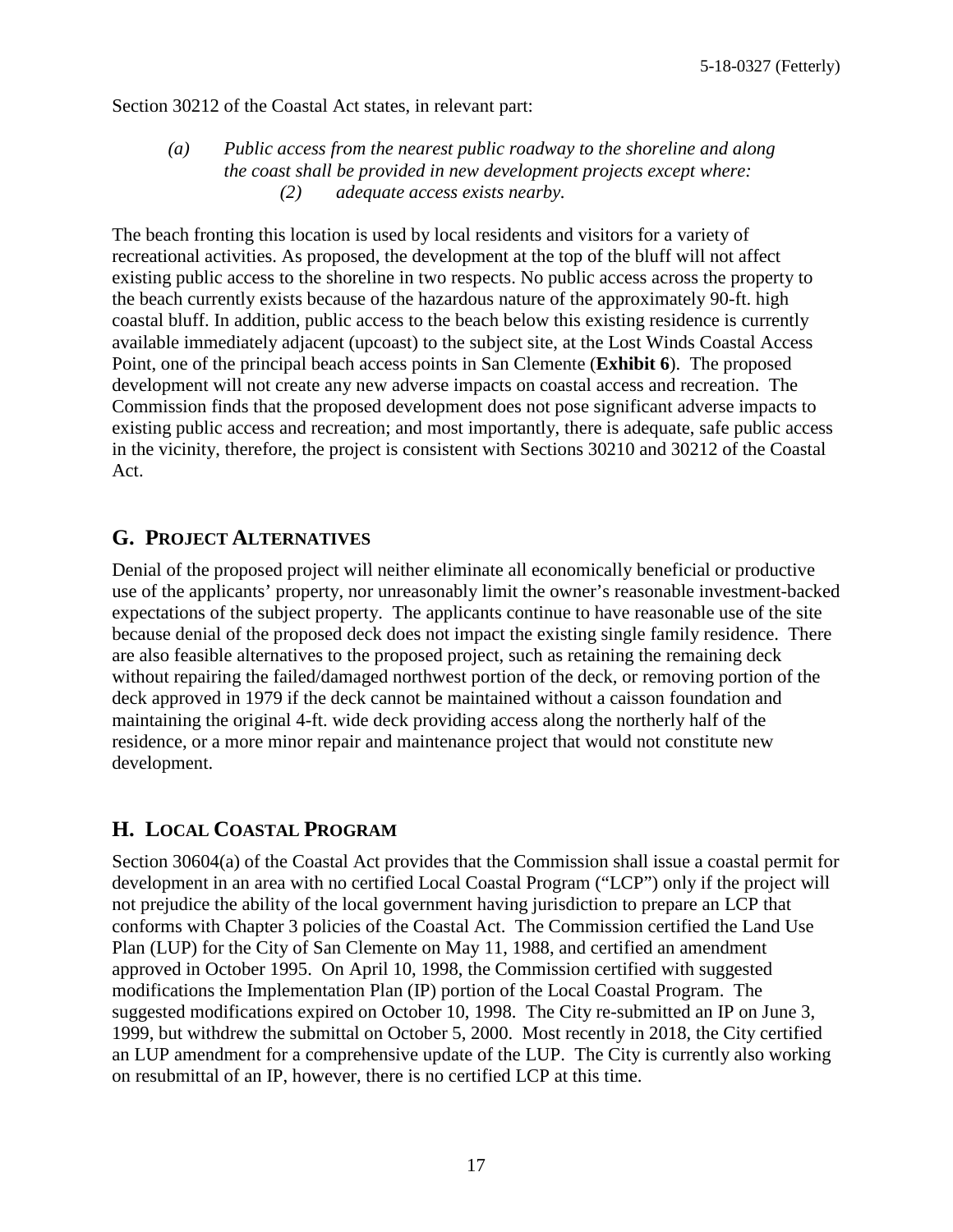As discussed in the above findings, the proposed residential development is inconsistent with the policies of the LUP. It is inconsistent with the LUP's coastal hazards and visual resource protection policies and as well as Chapter 3 policies of the Coastal Act previously discussed in this staff report, specifically, Sections 30253,30240(b) and 30251. Development on the coastal bluff would cause adverse impacts to the natural landform and to coastal scenic resources. Section 30251 of the Coastal Act states that permitted development should minimize landform alteration, visual impacts and the cumulative adverse impacts that would occur if other similar bluff top lots develop the bluff face in the manner now proposed at the subject site. When the Commission reviews a proposed project that is inconsistent with the certified LUP, there are several options available to the Commission. In most cases, the Commission will approve the project but impose reasonable terms and conditions to bring the project into conformance with the LUP. In other cases, the range of possible changes is so significant as to make conditioned approval infeasible. In this situation, the Commission must deny the proposed project because the proposed project is significantly out of conformance with the Coastal Act Sections 30251 and 30253 and due to the inadequate coastal blufftop setback, per LUP policies. Additionally, approval of the proposed development would prejudice the City's ability to prepare a Local Coastal Program for San Clemente that is consistent with the Chapter 3 policies of the Coastal Act as required by Section 30604(a). Therefore, the project is found inconsistent with the policies in the City's certified LUP and Chapter 3 policies of the Coastal Act and must be denied.

# **I. CALIFORNIA ENVIRONMENTAL QUALITY ACT (CEQA)**

Section 13096 of the Commission's Code of Regulations requires Commission approval of Coastal Development Permits to be supported by a finding showing the permit, as conditioned, to be consistent with any applicable requirements of the California Environmental Quality Act (CEQA). Section 21080.5(d)(2)(A) of CEQA prohibits a proposed development from being approved if there are feasible alternatives or feasible mitigation measures available which would substantially lessen any significant adverse effect which the activity may have on the environment.

The City of San Clemente is the lead agency for purposes of CEQA compliance. As determined by the City, this project is statutorily exempt from CEQA. As such, the project is exempt for CEQA's requirements regarding consideration of mitigation measures and alternatives. The Commission, however, determines that would have adverse environmental impacts. There are other feasible alternatives or mitigation measures available which would lessen significant adverse impacts the project would have on the environment such as limiting the size of the bluff deck to the minimum necessary to provide safe access along the bluff facing portion of the primary residence. Therefore, the Commission finds that the proposed project is not the least environmentally damaging feasible alternative and cannot be found consistent with the requirements of the Coastal Act to conform to CEQA and must be denied.